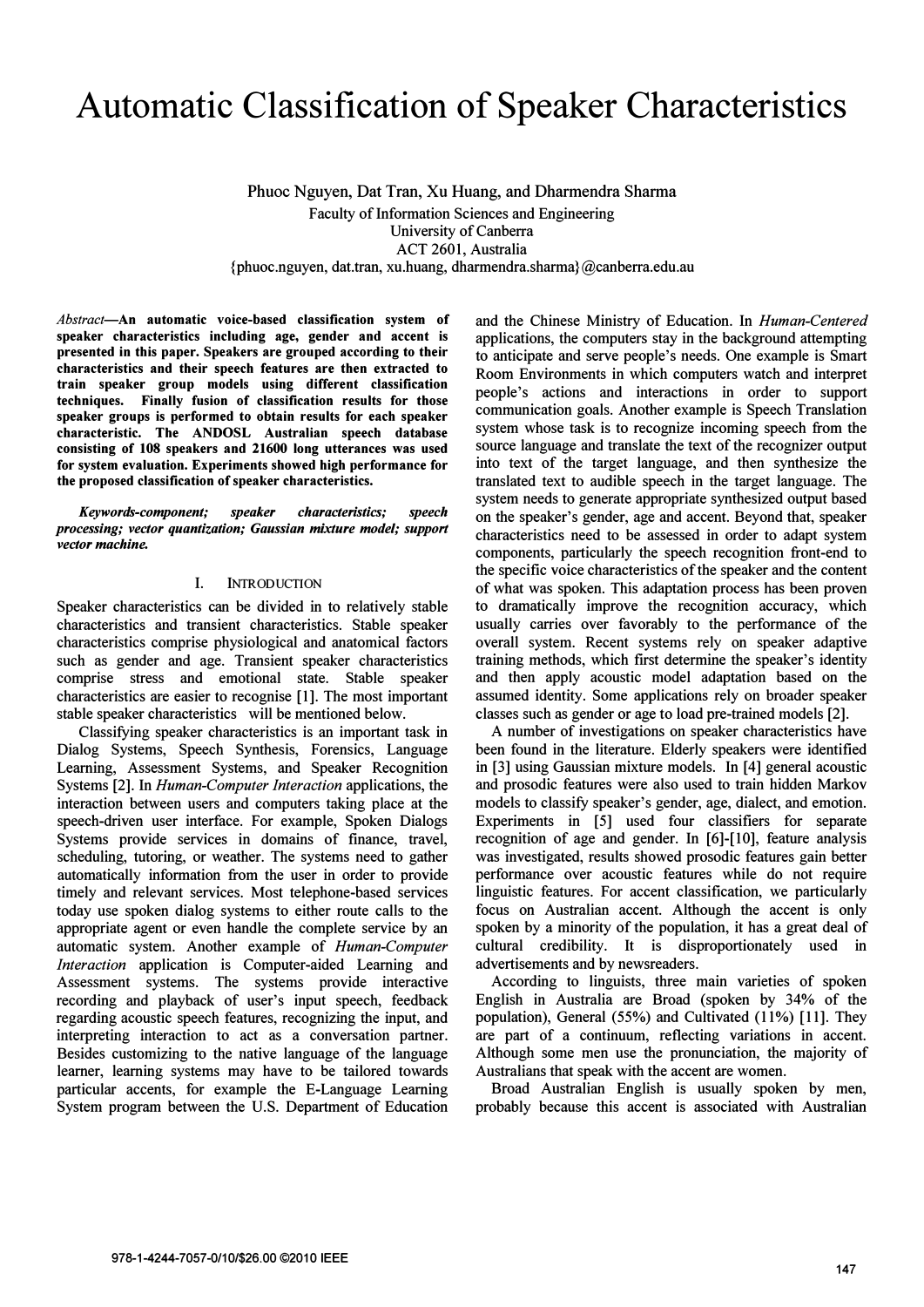masculinity. It is used to identify Australian characters in non-Australian media programs and is familiar to English speakers. The majority of Australians speak with the General Australian accent. Cultivated Australian English has some similarities to British Received Pronunciation, and is often mistaken for it. In the past, the cultivated accent had the kind of cultural credibility that the broad accent has today. For example, until 30 years ago newsreaders on the government funded ABC had to speak with the cultivated accent [12].

Current research on Australian accent and dialect is focusing on linguistic approach to dialect of phonetic study [13][14], classification of native and non-native Australian [15], or to improve Australian automatic speech recognition performance [16]. However, there is no research on automatic speaker classification based on the three Australian accents of Broad, General, and Cultivated. There has not been a classification system that can classify persons based on their gender, age and accent simultaneously.

This paper presents a scheme of voice-based classification of speaker characteristics. In the first stage, speakers are grouped into 18 speaker groups which are combinations of 2 gender groups (female and male), 3 age groups (young, middle and elderly), and 3 accent groups (broad, general and cultivated). Speech processing was performed using open source openSMILE feature extraction [17]. There are 16 lowlevel descriptors chosen including zero-crossing-rate (ZCR) from the time signal, root mean square (RMS) frame energy, pitch frequency (normalised to 500 Hz), harmonics-to-noise ratio (HNR) by autocorrelation function, and mel-frequency cepstral coefficients (MFCC) 1-12 in full accordance to HTKbased computation [18]. Voice features are extracted as feature vectors and are used to train speaker group models with different techniques which are Vector Quantization (VQ), Gaussian Mixture Model (GMM), and C-Support Vector Classifiers (C-SVC). Fusion of classification results from those groups is then performed to obtain results for each gender, age and accent. The ANDOSL Australian speech database consisting of 108 speakers and 21600 long utterances was used for evaluation [19]. Experiments showed high performance for the proposed classification system.

The rest of the paper is organised as follows. VQ, fuzzy VQ, GMM and C-SVC methods are summarised in Section 2. Section 3 presents our experimental results and Section 4 concludes our work.

# II. CLASSIFIERS FOR SPEAKER CHARACTERISTICS

# A. Vector Quantization

Vector quantization (VQ) is a data reduction method, which is used to convert a feature vector set into a small set of distinct vectors using a clustering technique [20]. The distinct vectors are called codevectors and the set of codevectors that best represents the training vector set is called the codebook. The VQ codebook can be used as a speech or speaker model. Since there is only a finite number of code vectors, the process of choosing the best representation of a given feature vector is equivalent to quantising the vector and leads to a certain level of quantization error. This error decreases as the size of the

codebook increases, however the storage required for a large codebook is nontrivial. The key point of VQ modelling is to derive an optimal codebook which is commonly achieved by using the hard C-means (HCM) (k-means).

Let  $X = \{x_1, x_2, ..., x_T\}$  be a set of T vectors, each of which is a d-dimensional feature vector extracted by digital speech signal processing. Let  $U = [u_{ii}]$  be a matrix whose elements are memberships of  $x_i$  in the ith cluster,  $i=1,...,C, t=1,...,T$ . Hard C-partition space for  $X$  is the set of matrices  $U$  such that

$$
u_{ii} \in \{0,1\} \ \forall i, t, \quad \sum_{i=1}^{C} u_{ii} = 1 \ \forall t, \qquad 0 < \sum_{i=1}^{C} u_{ii} < T \ \forall i \ (1)
$$

where  $u_{ii} = u_i(x_i)$  is 1 or 0 according to whether  $x_i$  is or is not in the ith cluster,  $\sum_{i=1}^{C} u_{ii} = 1 \ \forall t$  means each  $x_t$  is in exactly one of the C clusters, and  $0 < \sum_{i=1}^{C} u_{ii} < T = 1 \ \forall i$  means that no cluster is empty and no cluster is all of  $X$  because of  $2 \leq C < T$ 

The HCM method is based on minimisation of the sum-ofsquared-errors function as follows [20]

$$
J_m(U, \lambda; X) = \sum_{i=1}^{C} \sum_{i=1}^{T} u_{ii} d_{ii}^2
$$
 (2)

where  $U = \{u_{ii}\}\$ is a hard C-partition of X,  $\lambda$  is a set of prototypes, in the simplest case, it is the set of cluster centers:  $\lambda = {\mu_j}, \mu = {\mu_i}, i = 1, \dots, C$  and  $d_{it}$  is the distance in the A norm (A is any positive definite matrix) from  $x_i$  to  $\mu_i$ , known as a measure of dissimilarity

$$
d_{ii}^2 = ||x_t - \mu_i||_A^2 = (x_t - \mu_i)'A(x_t - \mu_i)
$$
 (3)

Minimizing the hard objective function  $J_m(U, \lambda; X)$  in (2) gives

$$
u_{ii} = \begin{cases} 1 & d_{ii} < d_{ji} \ j = 1, ..., C, \forall j \neq i \\ 0 & \text{otherwise} \end{cases}
$$
 (4)

$$
\mu_i = \sum_{t=1}^T u_{it} x_t / \sum_{t=1}^T u_{it}
$$
\n(5)

where ties are broken randomly.

## B. Fuzzy Vector Quantization

Fuzzy Vector Quantization (FVQ) is a fuzzy partitioning of X into C fuzzy subsets or C clusters,  $1 \leq C \leq T$ . The most important requirement is to find a suitable measure of clusters, referred to as a fuzzy clustering criterion. Objective function methods allow the most precise formulation of the fuzzy clustering criterion. The most well known objective function for fuzzy clustering in  $X$  is the least-squares functional, that is, the infinite family of fuzzy C-means (FCM) functions, generalized from the classical within-groups sum of squared error function [21] [22]

$$
J_m(U, \lambda; X) = \sum_{i=1}^{C} \sum_{t=1}^{T} u_{ii}^m d_{it}^2
$$
 (6)

where  $U = \{u_{it}\}\$ is a fuzzy c-partition of X, each  $u_{it}$ represents the degree of vector  $x_t$  belonging to the *i*th cluster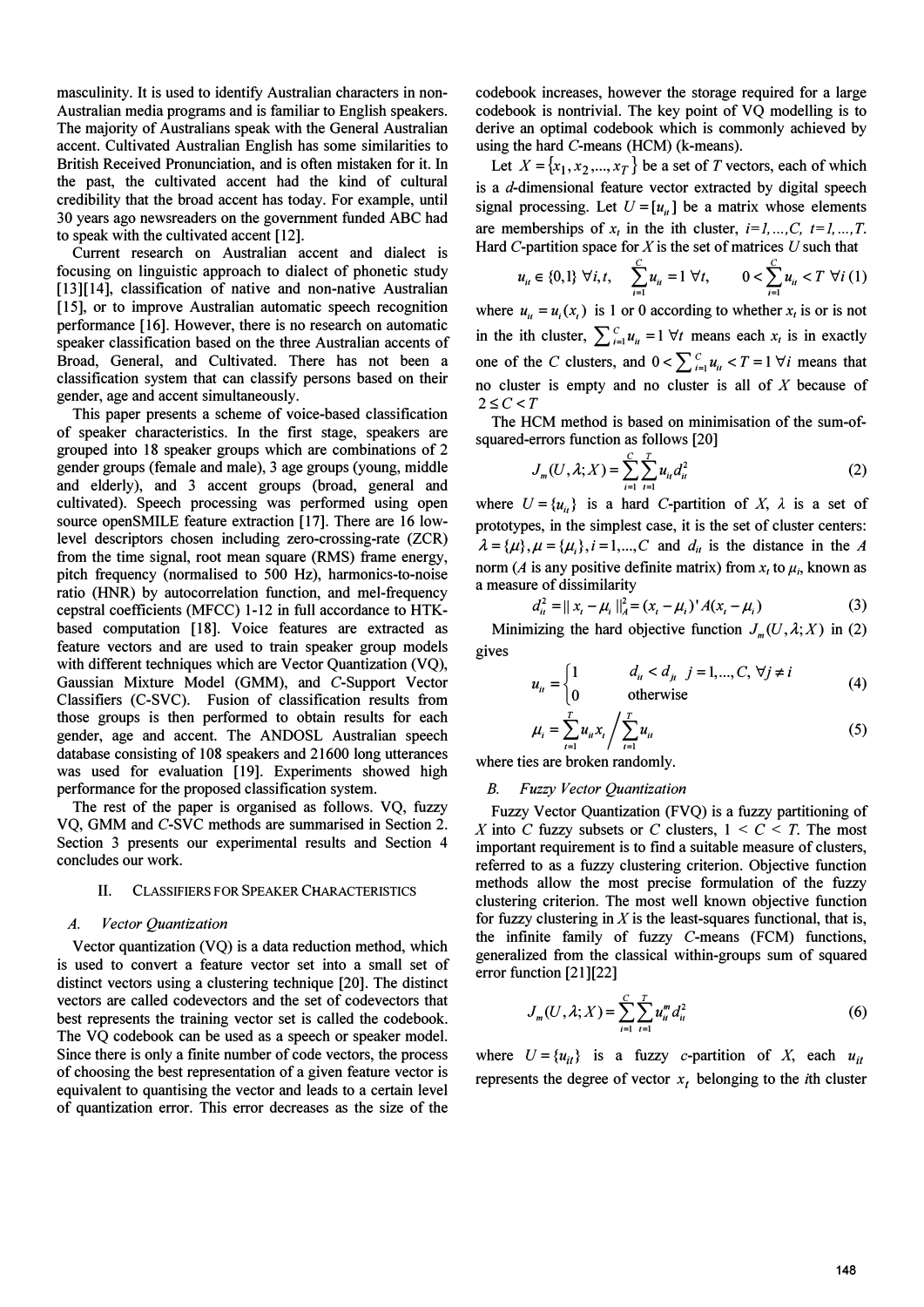and is called the fuzzy membership function. For  $1 \le i \le C$ and  $1 \leq t \leq T$ , we have

$$
0 \le u_{i_t} \le 1
$$
,  $\sum_{i=1}^{c} u_{i_t} = 1$ , and  $0 < \sum_{i=1}^{T} u_{i_t} < T$  (7)

 $m > 1$  is a weighting exponent on each fuzzy membership  $u_{it}$  and is called the degree of fuzziness; other parameters are defined as seen in VQ.

Minimizing the fuzzy objective function  $J_m$  in (6) gives

$$
u_{ii} = \left[ \sum_{k=1}^{c} (d_{ii} / d_{ki})^{\frac{2}{m-1}} \right]^{-1}
$$
 (8)

$$
\mu_i = \sum_{t=1}^T u_i^m x_i / \sum_{t=1}^T u_i^m
$$
\n(9)

#### C. Gaussian Mixture Model

Since the distribution of feature vectors in  $X$  is unknown, it is approximately modelled by a mixture of Gaussian densities, which is a weighted sum of  $K$  component densities, given by the equation

$$
p(x_i | \lambda) = \sum_{i=1}^{K} w_i N(x_i, \mu_i, \Sigma_i)
$$
 (10)

where  $\lambda$  denotes a prototype consisting of a set of model parameters  $\lambda = \{w_i, \mu_i, \Sigma_i\}$ ,  $w_i$ ,  $i = 1, ..., K$ , are the mixture weights and  $N(x_t, \mu_i, \Sigma_i)$ ,  $i = 1,..., K$ , are the *d*-variate Gaussian component densities with mean vectors  $\mu_i$  and covariance matrices  $\Sigma_i$ 

$$
N(x_t, \mu_t, \Sigma_t) = \frac{\exp\left\{-\frac{1}{2}(x_t - \mu_t)^{\mathrm{T}}\Sigma_t^{-1}(x_t - \mu_t)\right\}}{(2\pi)^{d/2} |\Sigma_t|^{1/2}}
$$
(11)

In training the GMM, these parameters are estimated such that in some sense, they best match the distribution of the training vectors. The most widely used training method is the maximum likelihood (ML) estimation. For a sequence of training vectors  $X$ , the likelihood of the GMM is

$$
p(X | \lambda) = \prod_{i=1}^{T} p(x_i | \lambda)
$$
 (12)

The aim of ML estimation is to find a new parameter model  $\overline{\lambda}$  such that  $p(X|\overline{\lambda}) \geq p(X|\lambda)$ . Since the expression in (12) is a nonlinear function of parameters in  $\lambda$ , its direct maximisation is not possible. However, parameters can be obtained iteratively using the expectation-maximisation (EM) algorithm [23]. An auxiliary function  $Q$  is used

$$
Q(\lambda, \overline{\lambda}) = \sum_{i=1}^{T} p(i | x_i, \lambda) \log[\overline{w}_i N(x_i, \overline{\mu}_i, \overline{\Sigma}_i)] \tag{13}
$$

where  $p(i | x_i, \lambda)$  is the posterior probability for acoustic class  $i, i = 1, \ldots, c$  and satisfies

$$
p(i \mid x_i, \lambda) = \frac{w_i N(x_i, \mu_i, \Sigma_i)}{\sum_{k=1}^{c} w_k N(x_i, \mu_k, \Sigma_k)}
$$
(14)

The basis of the EM algorithm is that if  $Q(\lambda, \overline{\lambda}) \ge Q(\lambda, \lambda)$ then  $p(X|\overline{\lambda}) \geq p(X|\lambda)$  [24][25][26]. The following reestimation equations are found

$$
\overline{w}_i = \frac{1}{T} \sum_{i=1}^{T} p(i | x_i, \lambda)
$$
\n(15)

$$
\overline{\mu}_{i} = \frac{\sum_{i=1}^{T} p(i \mid x_{i}, \lambda) x_{i}}{\sum_{i=1}^{T} p(i \mid x_{i}, \lambda)}
$$
(16)

$$
\overline{\Sigma}_{i} = \frac{\sum_{t=1}^{T} p(i \mid x_{t}, \lambda)(x_{t} - \overline{\mu}_{i})(x_{t} - \overline{\mu}_{i})^{\prime}}{\sum_{t=1}^{T} p(i \mid x_{t}, \lambda)}
$$
(17)

# D. Support Vector Machine

1) Binary Case

Label the training data  $\{x_i, y_j\}$ ,  $i = 1, ..., l$ ,  $y_i \in \{-1, 1\}$ ,  $x_i \in R^d$ . The support vector machine (SVM) using C-Support Vector Classification (C-SVC) algorithm will find the optimal hyperplane [27]

$$
f(x) = w^T \Phi(x) + b \tag{18}
$$

to separate the training data by solving the following optimization problem:

$$
\min \qquad \frac{1}{2} \|w\|^2 + C \sum_{i=1}^n \xi_i \tag{19}
$$

subject to

$$
y_i \left[ w^T \Phi(x_i) + b \right] \ge 1 - \xi_i
$$
 and  $\xi_i \ge 0, i = 1, ..., l$  (20)

The optimization problem (19) will guarantee to maximize the hyperplane margin while minimize the cost of error.  $\xi_i$ ,  $i = 1, \dots, l$  are non-negative slack variables introduced to relax the constraints of separable data problem to the constraint (9) of non-separable data problem. For an error to occur the corresponding  $\xi$  must exceed unity (20), so  $\sum_i \xi_i$ is an upper bound on the number of training errors. Hence an extra cost  $C\sum_i \xi_i$  for errors is added to the objective function (19) where  $C$  is a parameter chosen by the user.

The Lagrangian formulation of the primal problem is:

$$
L_{P} = \frac{1}{2} ||w||^{2} + C \sum_{i} \xi_{i} - \sum_{i} \alpha_{i} \{y_{i} (x_{i}^{T} w + b) - 1 + \xi_{i} \} - \sum_{i} \mu_{i} \xi_{i}
$$
\n(21)

We will need the Karush-Kuhn-Tucker conditions for the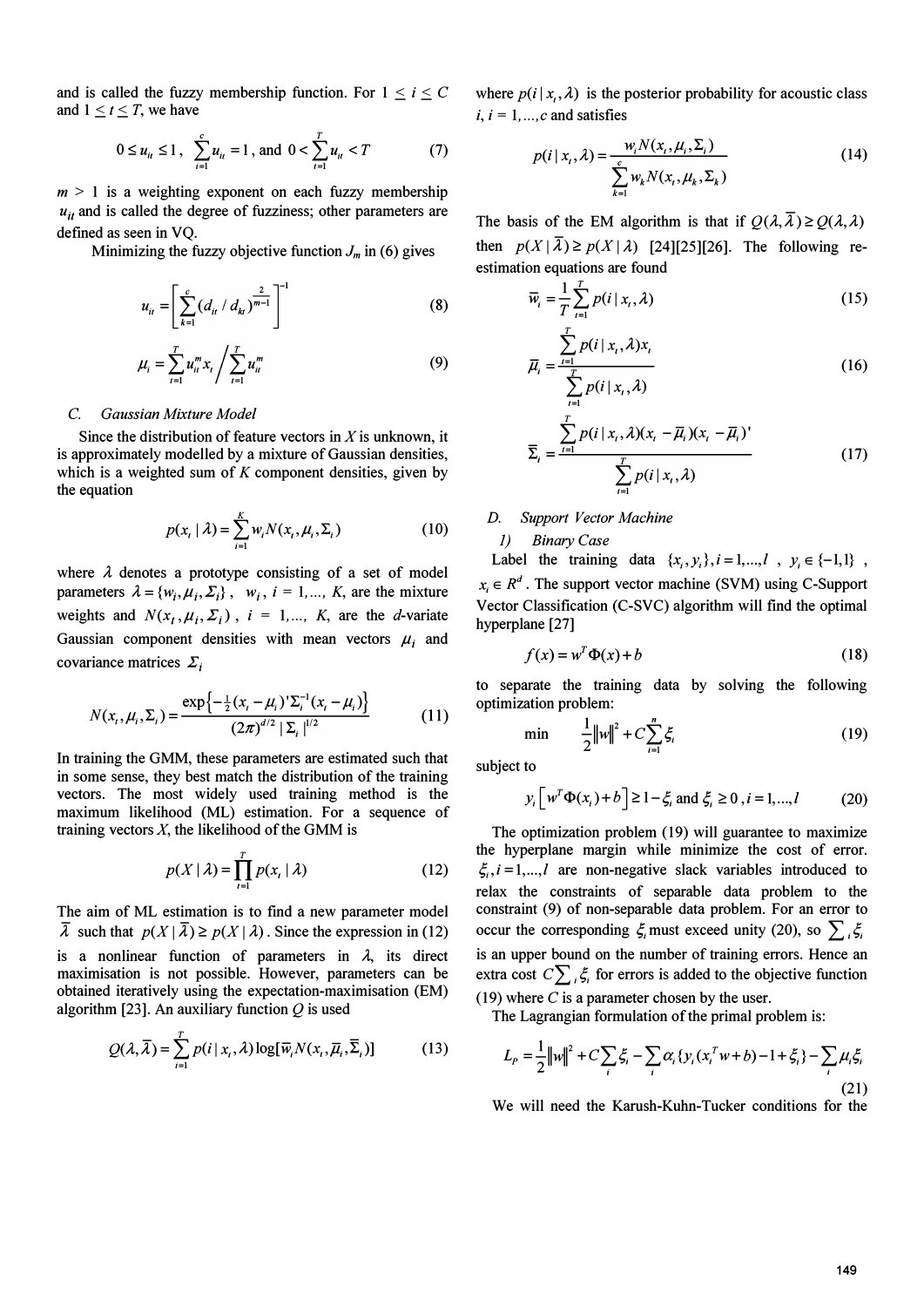primal problem to attain the dual problem:

$$
L_D = \sum_i \alpha_i - \frac{1}{2} \sum_{i,j} \alpha_i \alpha_j y_i y_j \Phi(x_i)^T \Phi(x_i)
$$
 (22)

subject to:

$$
0 \le \alpha_i \le C \qquad \text{and} \qquad \sum_i \alpha_i y_i = 0 \tag{23}
$$

The solution is given by:

$$
w = \sum_{i}^{N_s} \alpha_i y_i x_i \tag{24}
$$

where  $N<sub>S</sub>$  is the number of support vectors.

Notice that data only appear in the training problem (21) and (22) in the form of dot product  $\Phi(x_i)^T \Phi(x_i)$  and can be replaced by any kernel K with  $K(x_i, x_j) = \Phi(x_i)^T \Phi(x_i)$ ,  $\Phi$  is a mapping to map the data to some other (possibly infinite dimensional) Euclidean space. One example is Radial Basis

Function (RBF) kernel  $K(x_i, x_j) = e^{-\gamma |x_i - x_j|^2}$ 

In test phase an SVM is used by computing the sign of

$$
f(x) = \sum_{i}^{N_s} \alpha_i y_i \Phi(s_i)^T \Phi(x) + b = \sum_{i}^{N_s} \alpha_i y_i K(s_i, x) + b
$$
 (25)

where the  $s_i$  are the support vectors.

# 2) Multiclass Support Vector Machine

The binary SVM classifiers can be combined to handle the multiclass case: One-against-all classification uses one binary SVM for each class to separate their members to other classes, while Pairwise classification uses one binary SVM for each pair of classes to separate members of one class from members of the other.

#### III. EXPERIMENTAL RESULTS

#### A. ANDOSL Database

The Australian National Database of Spoken Language (ANDOSL) corpus [19] comprises carefully balanced material for Australian speakers, both Australian-born and overseasborn migrants. The aim was to represent as many significant speaker groups within the Australian population as possible. Current holdings are divided into those from native speakers of Australian English (born and fully educated in Australia) and those from non-native speakers of Australian English (first generation migrants having a non-English native language). A subset used for speaker verification experiments in this paper consists of 108 native speakers. There are 36 speakers of General Australian English, 36 speakers of Broad Australian English and 36 speakers of Cultivated Australian English in this subset. Each of the three groups comprises 6 speakers of each gender in each of three age ranges (18-30, 31-45 and 46+). So there are total of 18 groups of 6 speakers labeled ijk, where i denotes  $f$  (female) or m (male), j denotes  $y$ (young) or  $m$  (medium) or  $e$  (elder), and  $k$  denotes  $g$  (general) or b (broad) or c (cultivated). For example, the group  $f_{\text{Y}}g$ contains 6 female young general Australian English speakers. Each speaker contributed in a single session, 200 phonetically rich sentences. All waveforms were sampled at 20 kHz and 16 bits per sample.

# B. Speech Processing

In speaker characteristics feature research, prosodic approaches attempt to capture speaker-specific variation in intonation, timing, and loudness [2]. Because such features are supra-segmental (are not properties of single speech segments but extend over syllables and longer regions), they can provide complementary information to systems based on frame-level or phonetic features. One of the most studied features is speech fundamental frequency (or as perceived, pitch), which reflects vocal fold vibration rate and is affected by various physical properties of the speaker's vocal folds, including their size, mass, and stiffuess. Distributions of frame-level pitch values have been used in a number of studies. Although they convey useful information about a speaker's distribution of pitch values, such statistics do not capture dynamic information about pitch contours and are thus not viewed as high-level here [1]-[10].

Speech processing was performed using open source openSMILE feature extraction [17]. There are 16 low-level descriptors chosen including ZCR, RMS energy, pitch frequency, HNR, and MFCC 1-12 in full accordance to HTKbased computation. To each of these, the delta coefficients are additionally computed. Next the 12 functionals including mean, standard deviation, kurtosis, skewness, minimum and maximum value, relative position, and range as well as two linear regression coefficients with their mean square error (MSE) are applied on a chunk basis. Thus, the total feature vector per chunk contains  $16 * 2 * 12 = 384$  attributes.

# C. Parameter Settings for VQ and FVQ

Because the feature values have different ranges and the Euclidean distance was used, the following normalization of features was applied:

$$
x_{ij}' = \frac{x_{ij} - \mu_j}{s_j} \tag{26}
$$

where  $x_{ij}$  is the j-th feature of the t-th vector,  $\mu_j$  the mean value of all  $\overline{T}$  vectors for feature  $j$ , and  $s_j$  the absolute standard deviation, that is

$$
s_j = \frac{1}{T} \sum_{t=1}^{T} |x_{tj} - \mu_j|
$$
 (27)

In order to fmd good selection of number of clusters and to watch accuracy trend, various number of them are tried to conduct experiments. Result in Figure 1 shows that the highest accent classification rate is found when the number of clusters is 32.

# D. Parameter Settings for GMM

GMM is regarded as one state continuous hidden Markov model, therefore we used HTK toolkit [18] to train and test GMMs. All feature vectors were converted to HTK format. The number of Gaussians was set to 32, which is equal to the number of code vectors in FVQ and VQ.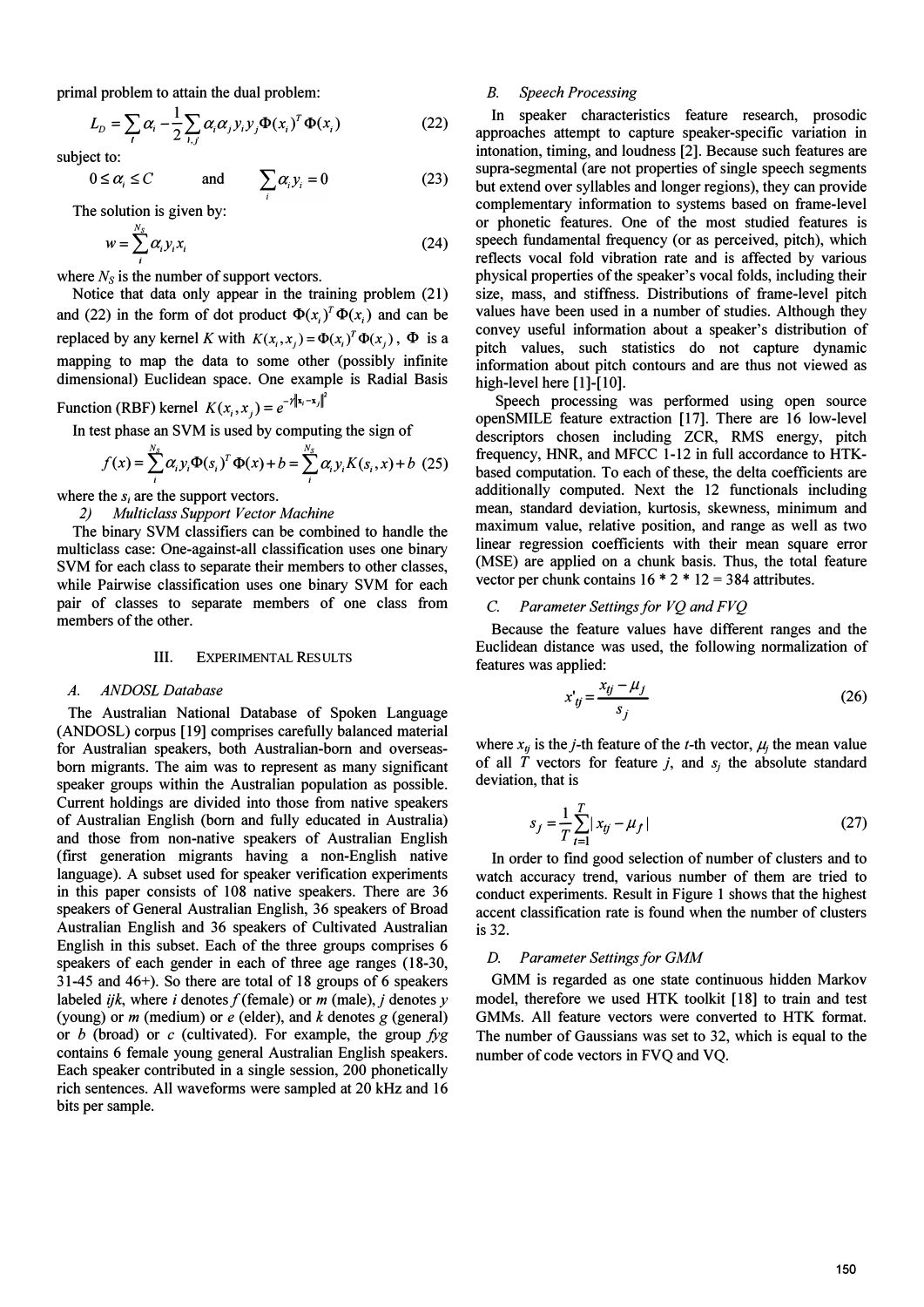

Fig. 1. Classification rates for FVQ (using Fuzzy C-Means) and VQ (using K-means).

#### E. Parameter Settings for SVM

Experiments were performed using WEKA data mining tool [28][29], C-SVC with RBF kernel were selected. All feature vectors were scale to range [-1, 1] in order to avoid domination of some dimension to general performance of classifiers. We performed several experiments with different values of parameters  $C$  and  $\gamma$  to search for the best model. The chosen values were  $C = 2^1, 2^3, \dots, 2^{15}$  and  $\gamma = 2^{-15}$ ,  $2^{-13}$ , ...,  $2^3$ . The 10-fold cross-validation was used with every pair of values of C and  $\gamma$ . Results are shown in Figure 2 and we can see that the best values are  $C = 2<sup>7</sup>$  and  $\gamma = 2^{-5}$ .



#### F. Experimental Results

We used lO-fold cross validation for evaluation our system. The ANDOSL dataset was divided in to 10 equal subsets where 9 subsets were used to train models and the remaining subset was used for evaluation. We averaged 10 results from 10 times applying the cross validation to obtain the final result for each technique. Table 1 summarizes all of the fmal results.

Results showed that SVM achieved the best performance for all Gender, Age and Accent classifications. FVQ is better

than VQ and GMM. As seen in the Introduction section, Cultivated Australian English has some similarities to British Received Pronunciation, and is often mistaken for it. The results in Table I also show that Cultivated classification achieved the lowest classification rate comparing with the other two accents Broad and General.

TABLE I. CLASSIFICATION RATE (%) FOR ALL CHARACTERISTICS AND **TECHNIQUES** 

|            | Gender |               | Age  |      |      | Accent |      |                                                         |
|------------|--------|---------------|------|------|------|--------|------|---------------------------------------------------------|
|            |        | Male   Female |      |      |      |        |      | Young   Middle   Elderly   Broad   General   Cultivated |
| <b>SVM</b> | 100.01 | 100.0         | 98.6 | 98.7 | 99.0 | 99.0   | 98.7 | 98.3                                                    |
| <b>FVO</b> | 100.01 | 99.9          | 98.6 | 98.1 | 98.7 | 98.7   | 98.4 | 98.2                                                    |
| VO         | 99.9   | 99.9          | 97.9 | 97.9 | 98.0 | 98.2   | 98.1 | 97.6                                                    |
| <b>GMM</b> | 00.0   | 99.9          | 96.7 | 96.7 | 97.6 | 97.2   | 96.7 | 96.7                                                    |

## G. More Results for SVM

TABLE II. CONFUSION MATRICES FOR GENDER CLASSIFICATION

|        | Male  | Female |
|--------|-------|--------|
| Male   | 10797 |        |
| Female |       | 10799  |

TABLE III. CONFUSION MATRICES FOR AGE CLASSIFICATION

|         | Young     | <b>Middle</b> | <b>Elderly</b> |
|---------|-----------|---------------|----------------|
| Young   | 7097      | ээ            | 50             |
| Middle  | 50        | 7109          |                |
| Elderly | າາ<br>ے ر | າ ສ           | 7131           |

TABLE IV. CONFUSION MATRICES FOR ACCENT CLASSIFICATION

|              | <b>Broad</b> | General | <b>Cultivated</b> |
|--------------|--------------|---------|-------------------|
| <b>Broad</b> | 7128         |         |                   |
| General      | رے           | 7100    | 66                |
| Jultivated   | 'n.          |         | ワハワワ              |

Tables II, III and IV present confusion matrices for each gender, age and accent classification. The total utterances are 21600. Table II shows very good result for gender classification. Table III shows reasonable errors. The number of utterances of young people misclassified as middle age people is higher than that misclassified as elderly people. Similar result is found for misclassified utterances of elderly people. Result for accent classification in Table IV shows the lowest classification rate for Cultivated comparing with the other two accents Broad and General.

# IV. CONCLUSION

We have presented a classification scheme for speaker characteristics including gender, age and accent characteristics. Speakers were divided into subgroups according to their characteristics. Their utterances were used to train speaker group models using vector quantization, Gaussian mixture modelling and support vector machine techniques. From the classification results of those speaker groups, a fusion of the results was implemented to obtain classification results for each characteristic. The proposed classification scheme was